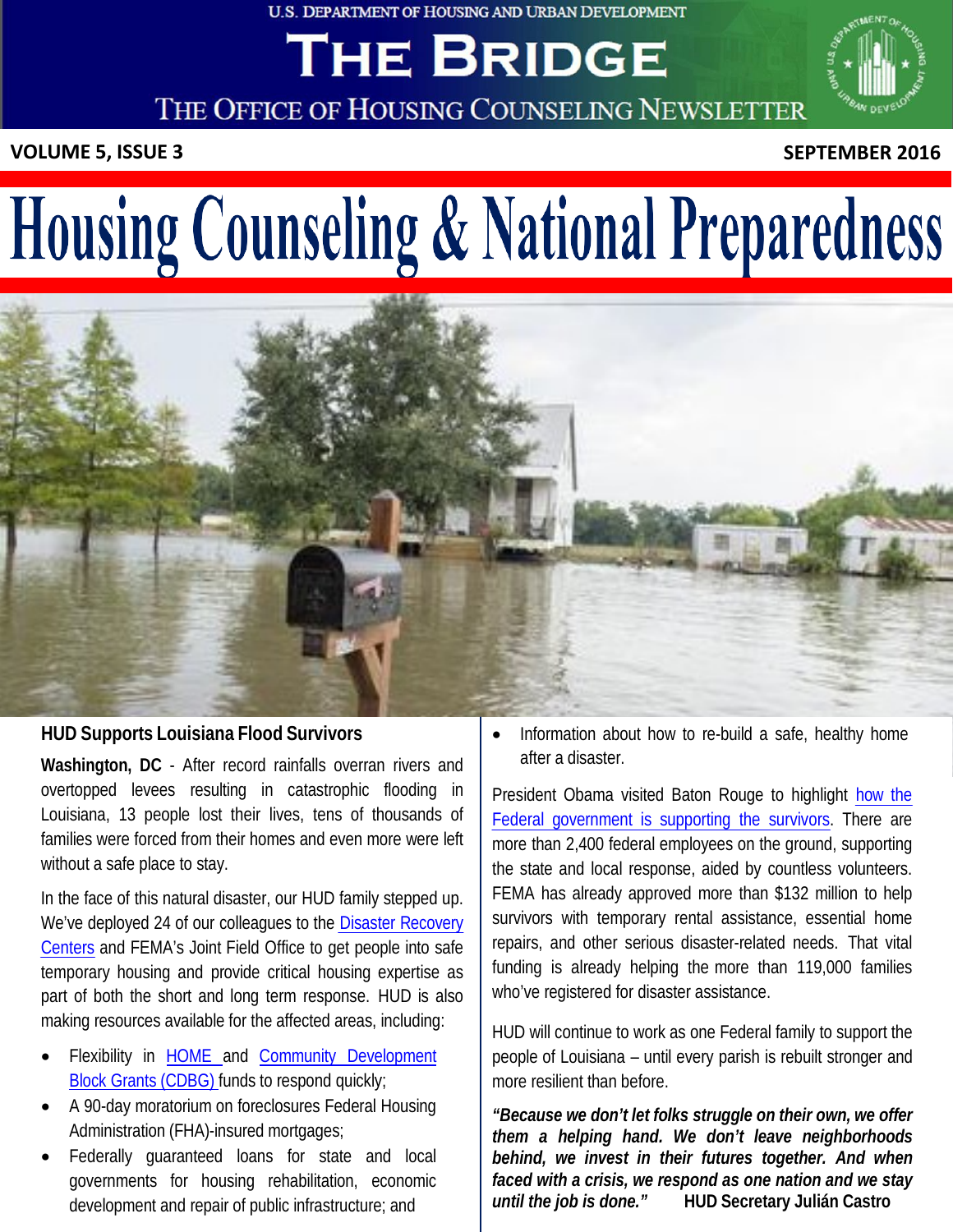

 **Sarah Gerecke**   *Deputy Assistant Secretary, Office of Housing Counseling* 

#### Greetings,

September is [National Preparedness Month,](https://www.ready.gov/september) which serves as a reminder that we all must take action to prepare, now and throughout the year, for the types of emergencies that could affect us where we live, work, and also where we visit.

 This month's issue of *The Bridge* is full of valuable information and resources for all of us on how to prepare for disasters and how to best help housing counseling clients before, during and after a natural disaster or emergency.

 The theme is extremely timely as HUD is in the midst of working with many federal agencies to provide disaster recovery assistance to those affected by recent natural disasters such as the severe storms and flooding in Louisiana and Wisconsin and severe storms, tornadoes, flooding, landslides and mudslides in Kentucky.

 We know that our HUD-approved housing counseling agencies often take on the role of a local community first responder and trusted resource for affected clients and families. Because long-term housing stability is one of the most challenging aspects to disaster recovery, homeowners and neighborhoods affected by a large-scale disaster face particular challenges on the road to recovery. Housing counseling agencies featured in this edition have experience working in disaster-damaged areas and are well positioned to share their insight with supporting families during the recovery process.

 I was in New York City during Hurricane Sandy and met with homeowners and counseling agencies a few weeks after the storm hit. I was touched, saddened and shocked by what I saw. It takes a lot of knowledge and skill to provide service in the aftermath of a disaster. Clients are traumatized; paperwork is destroyed as well as homes; scammers are out in force; and funding is not immediately available for clients or counselors. Yet so many HUD- approved housing counseling agencies have taken the time to prepare themselves through training and partnerships in order to be ready when a catastrophe strikes.

 To learn more about how your agency can design a housing counseling program model to assist homeowners affected by a disaster to obtain and sustain permanent housing through local, state or federal disaster funding, refer to our Housing Counseling Disaster Program [Guide, w](https://www.hudexchange.info/resources/documents/Housing-Counseling-Disaster-Program-Guide.pdf)hich the Office of Housing Counseling updated earlier this year.

 As many of our children head back to school and we get back into our daily routines let's take some time to develop an emergency plan for our individual families and collective communities.

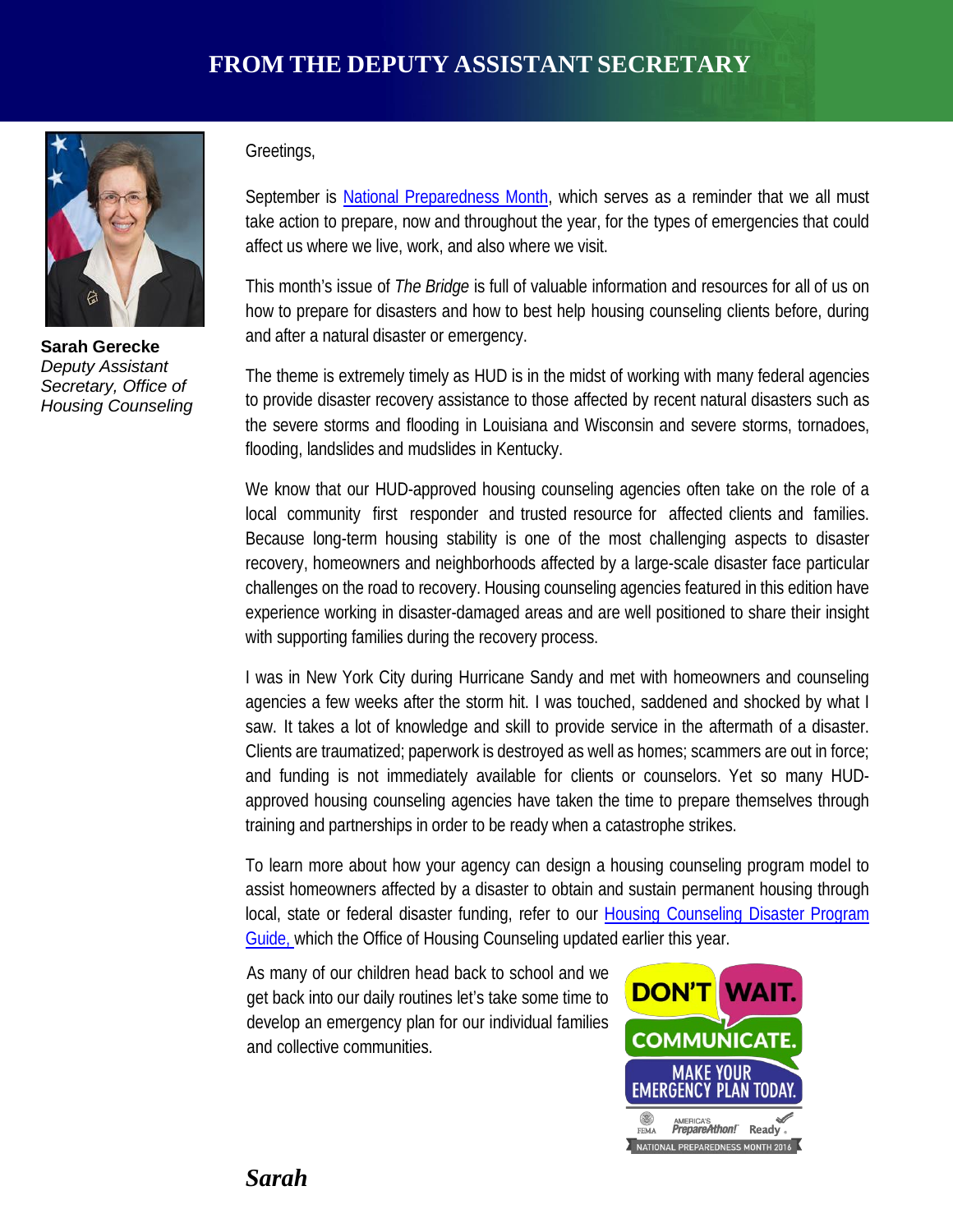# **WHAT HOUSING COUNSELORS CAN DO TO HELP THEIR COMMUNITY IN THE EVENT OF A DISASTER**



 **Charlottesville, VA** - Disasters can happen at any time and anywhere. Housing Counselors help to coach clients into managing their money, savings and becoming self-sufficient. Since the focus is more on daily living and keeping a roof over one's head, counselors often don't think of helping clients save for loss of property or property damage.

During a brainstorming session at **Piedmont Housing** [Alliance \(](http://piedmonthousingalliance.org/)PHA), a HUD-approved housing counseling agency, the topic of disaster preparedness came up. One of the housing counselors was a disaster services instructor for the local American Red Cross and provided valuable input and experiences. The session had a great turnout, represented by 15 households that suggested the workshops be held at least twice a year.

 To plan the 'official' workshop, PHA contacted the local Office of Emergency Management and the local American Red Cross chapter. After explaining what housing counselors do, both offices were open to collaborating to set- up the workshop. The decision involved who would do what part of the workshop and what handouts and giveaways were available. All agreed that the workshop would target a subsidized community in Charlottesville, VA.

 The team designed the workshop, assuming that the audience would know absolutely nothing about emergency or disaster preparedness. It also was a chance for PHA to incorporate budgeting, money management and savings discussions into the agenda because housing counselors help clients prepare in the event of an unexpected incident, i.e., loss of income, eviction, foreclosure, separation, divorce, illness, etc.

 The workshop included defining types of disasters along with the impacts and levels of responsibilities such as what agency does what in the community and what impacts could happen? (i.e., business shut down, power outages, communication disruption, lack of water, limited resources and loss of life and property).

 Workshop content also included discussions around loss of services from the local government, access to bank accounts and grocery stores. Participants would share what their role would be in the event of a disaster and what they felt they could or would do.

 During the workshop participants received handouts from the Red Cross and Emergency Management on what should go into an emergency kit and how to develop an emergency plan for their household. They noted the importance of including all members of the household while planning. Participants discussed being financially ready including the infamous "spending plan." Attendees needed to know how much they could set aside each month to build an emergency fund in the event of a disaster.

Some of the questions posed to participants included:

- Do you have emergency savings?
- • Do you have an inventory of your assets and possessions?
- • Do you understand your renter's insurance policy and why it's important to have renters insurance?
- Do you know where and how to keep copies of critical documents in a safe place and how to obtain important documents after a disaster?

 The team shared what families might need in the event of an emergency, for example, emergency housing, access to food and water, clothing, medical care and prescriptions and transportation. Participants asked about volunteering within their community and why it's important to stay up to date? PHA discussed setting up a possible disaster action team to support the community during critical emergencies.

 The workshop was a huge success with PHA providing attendees with handouts on preparedness tips and what to do after the disaster to take home and begin to prepare.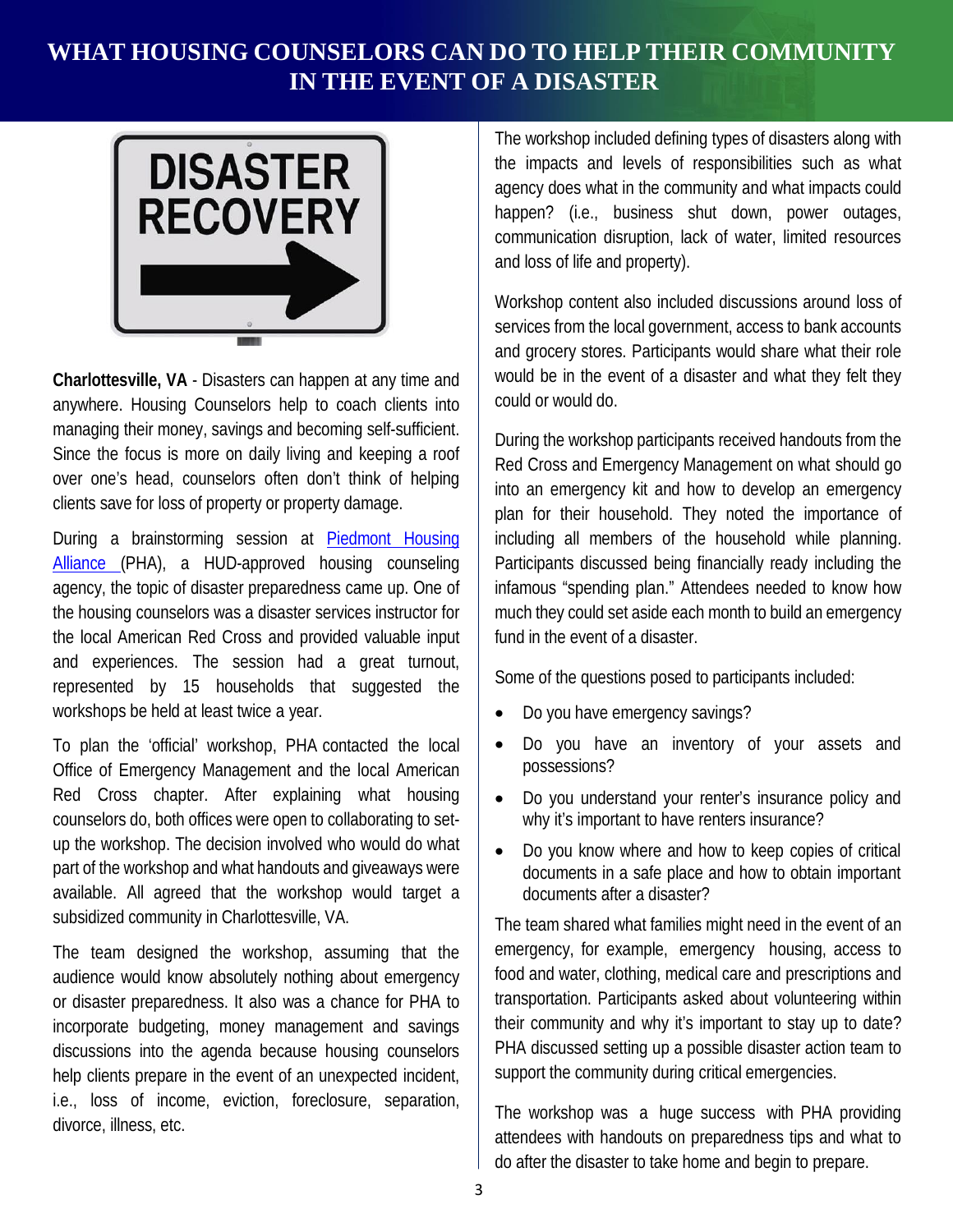# **THREE HOUSING COUNSELING LESSONS FROM HURRICANE SANDY**

*By Holly Leicht, HUD Regional Administrator, New York & New Jersey* 

**New York & New Jersey -** Nearly four years have passed since Superstorm Sandy devastated large swathes of New York and New Jersey. Having spent a good deal of those intervening years working on regional recovery and rebuilding, and making our waterfront communities more resilient, I've learned several important lessons that are relevant for housing counseling agencies.

Housing counselors are on the front line after a disaster, advising distraught renters and owners who are in need of temporary shelter and good information to inform major life decisions. Understanding the broad and complex context of multi-agency disaster recovery is crucial for addressing these urgent needs effectively.

#### **Lesson 1: Set Realistic Expectations**

Time and again, I've heard from homeowners who are still out of their homes, "If someone had told me honestly how long this would take, I would have done things differently." There is an understandable urge in the wake of a disaster to promise quick and comprehensive assistance. But the reality is that federally supported recovery takes time. HUD's major source of postdisaster funding, the [Community Development Block Grant-](https://www.hudexchange.info/programs/cdbg-dr/)[Disaster Recovery program \(CDBG-DR\), is](https://www.hudexchange.info/programs/cdbg-dr/) a relatively new program and, unlike regular CDBG funding, it does not have a standing annual appropriation. Instead, an Act of Congress is required after a Presidentially declared disaster in order to appropriate funding, after which HUD must issue a notice, and state and/or local grantees must assess their needs and produce action plans in accordance with the notice's requirements, which are then reviewed and approved by HUD.

Once this process is complete, the grantee must figure out how to set up recovery programs from the ground up, no mean feat even for grantees with significant staff capacity. One consultant team that has worked on every disaster HUD has funded told me that even the most efficient program is lucky to be up and running sooner than 18 months after a disaster occurs. That may be difficult to hear for people eager to get back home, but they will be better served by having realistic expectations as they explore their options and plan for the future.



#### **Lesson 2: Understand the Timing of Resources and Advise Clients According to Their Individual Needs**

While each disaster is unique, there are some general parameters to keep in mind about how recovery and assistance works and why. The Federal Emergency Management Agency (FEMA) is first out of the gate with immediate emergency assistance. Typically, the first step for anyone facing housing losses is to register with FEMA at: [www.disaster.gov.](http://www.fema.gov/) The other immediate source of support is insurance, which varies depending on the coverage. We learned after Sandy that navigating flood insurance claims can be fraught with difficulty. Improvements to the National [Flood Insurance Program](https://www.fema.gov/national-flood-insurance-program) are ongoing. Housing counselors would be wise to spend time learning the program and staying abreast of changes to [FEMA's flood maps](https://msc.fema.gov/portal) and other proposed reforms.

Additional funding availability becomes slightly more complicated because it's not typically known for a while whether Congress will decide to appropriate special disaster relief through CDBG-DR. It should not be expected in the immediate aftermath of an event, and counselors could do a great disservice by telling clients to hold off pursuing other recovery strategies in the hope that CDBG-DR materializes.

Loans from the [Small Business Administration \(SBA\)](https://www.sba.gov/loans-grants/see-what-sba-offers/sba-loan-programs/disaster-loans) are an important gap filler for households with sufficient resources and housing counseling agencies are well positioned to help guide qualified and financially stable borrowers down this path. While it may be tempting to tell clients to wait for grant funding, extended timelines, budgetary uncertainty, and the policy goal of directing grant money only toward those most in need make SBA loans a better option for many.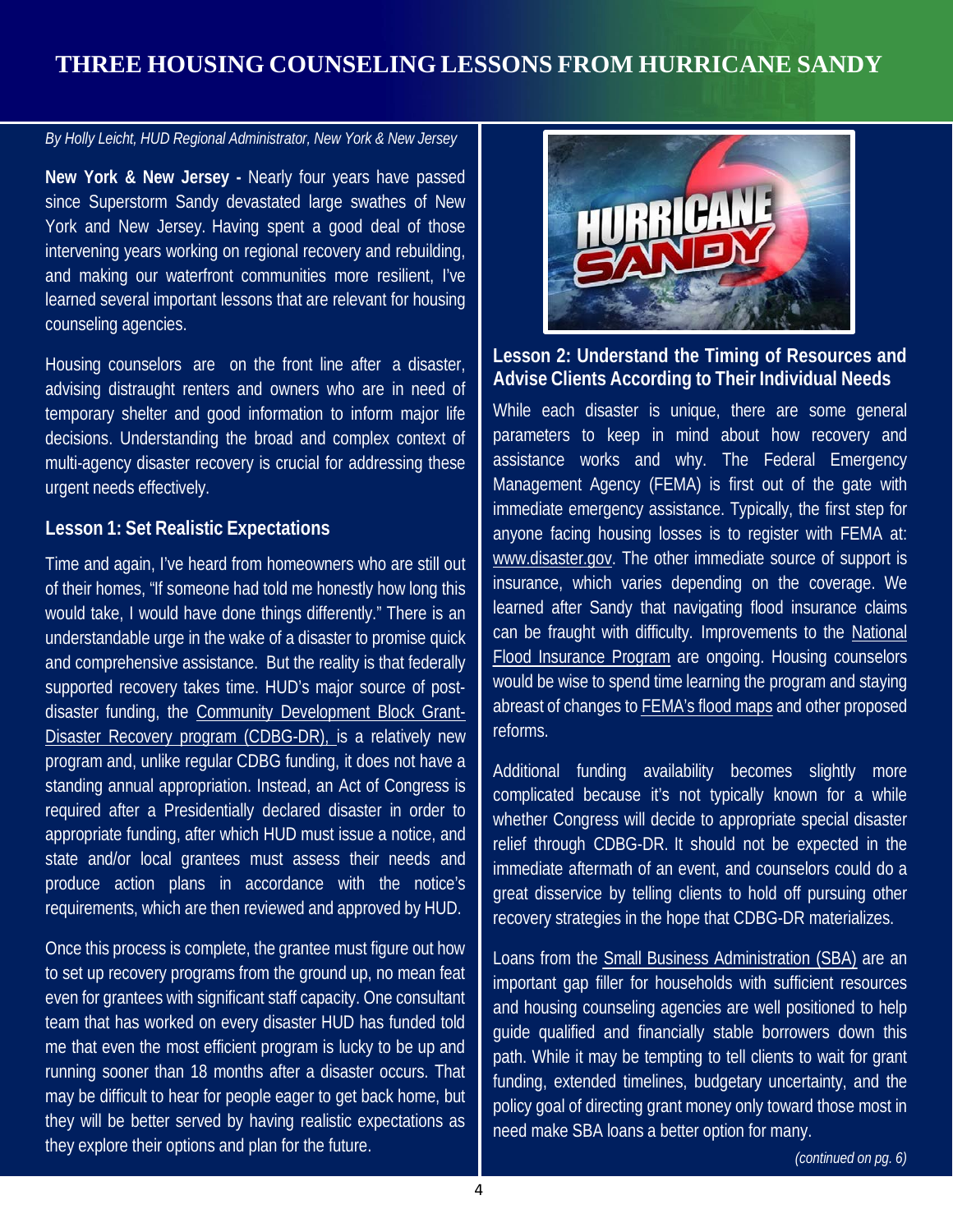# **LET'S BE PREPARED**



 **Trenton, NJ** - "Sunny Days, Everything's A-OK…" I know you recognize this as the beginning of the Sesame Street theme song. While today may be a sunny day, we know there will be days when that is not the case. A fire, flood, hurricane, earthquake can happen at any time.

 It's nearly four years since Superstorm Sandy hit the East Coast and created extensive damage in New Jersey. While families were trying to put their lives back together, it became obvious that most people were not prepared with even the most basic of emergency kits. **The Housing and Community** [Development Network of New Jersey \(](http://www.hcdnnj.org/)HCDNNJ) is working with the **Public Service Enterprise Group Foundation**, which provided funding for this project, in a partnership with Sesame Workshop to provide training for its Housing Counselors, families and others to prepare for one of those "Non Sunny days!"

 Sesame Workshop created a series of apps, books, videos, and articles that help children and families prepare for disasters in a non-threatening way. Rosita learns that sirens mean, "help is on the way," Big Bird learns what a hurricane is, Elmo learns what you need to do to prepare for an emergency on the way, and Grover finds out what it means "to be prepared."

 The initiatives are aimed at instituting emergency preparedness into families' routines through simple tips, strategies, and activities, as well as prepare families with effective and comforting ways to respond when a disaster occurs. The app and associated materials can be used in the home, as well as the classroom.

 All of the segments are provided in English and Spanish. HCDNNJ continues to provide training to its Housing Counselors on how to use the materials to inform their clients.

 Preparing for emergencies is something the whole family and community can do together! Help children remember important information, and create a family emergency kit and plan. These steps will go a long way in keeping children and families safe and secure.

 The Program highlights that "You" are one of the special grown-ups with whom children feel most comfortable. This gives you a unique opportunity to help them learn about emergencies in a calm and reassuring environment. Sesame Street created the Educator Guide to help you prepare your children for emergencies with activities that can complement school safety drills. There's even an additional Community Guide to get everyone in your neighborhood be ready!

Some of the resources provided include:

- • **Family Guide**  A toolkit for families to put all important information in one place, checklist for preparing as a family.
- • **Educator Guide**  Help children learn about emergencies in a calm and reassuring environment.
- • **Power Safety Tip Sheet**  Plan an emergency escape route, teach a child to get away from a disaster, identify a safe place.
- • **Family Emergency Plan**  Where do we meet, do you have a safe word, who are the helpers in our neighborhood.

Visit [HCDNNJ](http://www.hcdnnj.org/ta-training) to download materials for use in your communities and scroll to the bottom of the page for related links. Being prepared doesn't handle the disaster, but it does make dealing with a disaster a little easier and reassuring for children.

HCDNNJ will offer agency training later this year on preparing to deal with a disaster. Stay tuned to its [website f](http://www.hcdnnj.org/ta-training)or materials and checklists that will offer ways to prepare staff to operate programs and reach clients when a disaster strikes.

HCDNNJ wishes all days were *Sunny Days*, but unfortunately that is not always the case – LET'S BE PREPARED.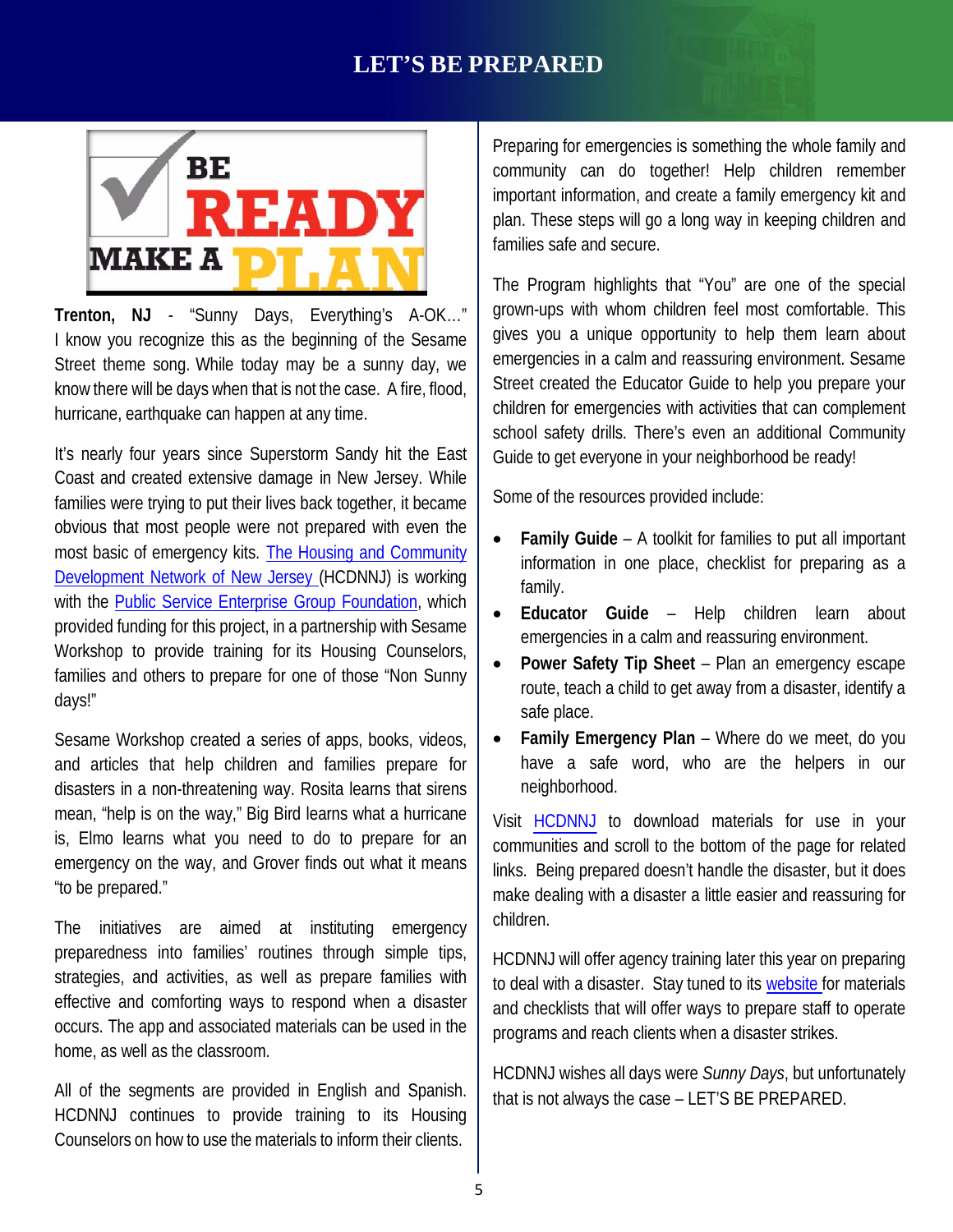# **BALANCE HELPS HOMEOWNERS FACING NATURAL DISASTERS**

**San Francisco, CA** – [BALANCE/Consumer Credit](https://www.balancepro.org/)  [Counseling Service of San Francisco](https://www.balancepro.org/) is an experienced provider of housing and money management counseling, and has been helping families improve their financial lives since 1969. Over the last decade, the nonprofit has also gained comprehensive experience helping natural-disaster survivors—from the East Coast to the West.

After Hurricane Sandy, BALANCE partnered with mortgage investors and servicers to conduct massive outreach efforts, working with affected homeowners down much of the eastern seaboard. They helped connect home-insurers and servicers with homeowners, educated the affected on available options, and provided financial guidance as people began to rebuild their lives after the hurricane.

In another instance, BALANCE conducted counseling and outreach in Lake County, CA after the Valley fire destroyed more than 76,000 acres, 1,280 single-family residences and 27 multi-family homes. The organization connected residents with organizations like FEMA and the Small Business Administration.

"One of the biggest challenges we observed in Lake County was the lack of insured homes. It is a rural area and many of the homes were older and no longer complied with updated building codes, resulting in their being turned down for insurance coverage when their paid policies came up for renewal", says Abby Ford, Vice President of Housing at BALANCE. "We also saw big problems with a simple lack of places to go. In an area with so few multi-family homes and very limited housing options, homeowners were stuck in dropping temperatures with no place to live or living in trailers, cars, and barns."

Disaster counseling is especially important at the moment, as many people are still recovering from the recession and have limited access to credit, and very limited savings. To help consumers across the country learn how to best navigate these challenging situations, BALANCE published an article: ["How to Manage Your Money After a Natural Disaster,"](https://www.balancepro.org/resources/articles/how-to-manage-your-money-after-a-natural-disaster)  offering tips to help organize an action plan to tackle potential difficulties.



 BALANCE is committed to helping all consumers take control of their financial lives, including those affected by natural disasters.

 *(continued from pg. 4 - Three Housing Counseling Lessons from Hurricane Sandy)* 

 When CDBG-DR funding is appropriated, it can supplement insurance and loan proceeds if a homeowner has additional unmet needs, but strict federal regulations bar "duplication of benefits," meaning that an individual's grant amount will deduct other funding sources, including insurance and SBA loans. CDBG-DR funds should generally be considered a last resort for those who cannot recover without it, but even with this resource, there is no guarantee that every impacted household will be made whole by the federal government.

#### **Lesson 3: Share Your Experience**

 We recently held a roundtable discussion for housing counseling agencies and received helpful feedback on some of the challenges, conflicts and solutions encountered by these agencies post-Sandy. At HUD, we're working to provide better guidance to grantees post-disaster and input from housing counseling agencies is crucial in making that happen.

Please contact your [local HUD field office](http://portal.hud.gov/hudportal/HUD?src=/program_offices/field_policy_mgt/localoffices) or the Office of Housing Counseling if you hit a roadblock, have a successful model to share, or need help navigating the complex web of federal and state recovery programs. HUD recognizes that housing counselors have a critical and ever-growing role to play in disaster recovery, and I encourage you to think about that role before a disaster strikes so that you will be prepared, and we can all be better prepared, when it does.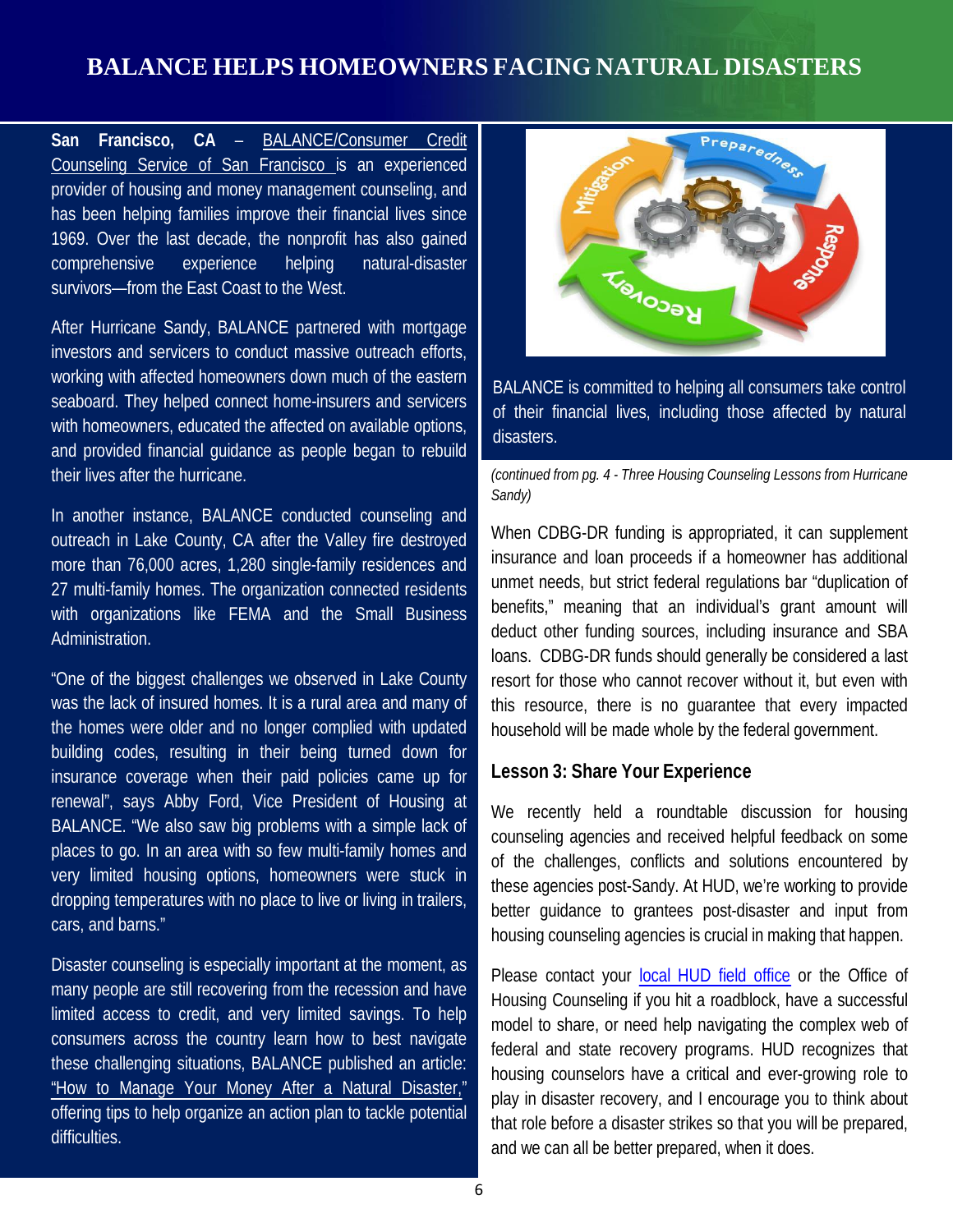# **HOUSTON AREA URBAN LEAGUE PROVIDES DISASTER HOUSING COUNSELING**



 **Houston, TX** - [Houston Area Urban League \(](http://www.haul.org/)HAUL) is a 501(c)3 United Way Agency, HUD-approved Housing Counseling Agency, Fair Housing Agency for the Greater Houston Metropolitan Statistical Area (MSA) and an affiliate of the National Urban League. HAUL staff consist of two certified Manager/Financial Education Specialist that combined have 40 years of housing counseling experience and 15 years of disaster housing counseling expertise. HAUL was a member of the Unmet Needs Committee for Tropical Storm Allison and Hurricanes Katrina and Rita and provides disaster housing counseling services in English, Spanish and Vietnamese. Housing Counselors, one Housing Case

 The Houston Area Urban League has demonstrated its ability to take a leading role and support the work of other community organizations and groups during times of disaster. The League successfully administered and managed approximately \$2 million in funding provided by the United Way of the Texas Gulf Coast to assist affected families of Tropical Storm Allison. The League coordinated the repair of homes for 155 families and the provision of furnishing for another 100 families through United Way resources. HAUL provided home repair services for an additional 100 clients through independent fundraising efforts as well as job placement, clothing provisions and other social services.

 During Hurricanes Katrina and Rita, HAUL provided case management, housing counseling, housing assistance and workforce training to 1,039 survivors. During Hurricane Ike, HAUL provided case management, Housing Counseling, Housing Assistance and Workforce training to 1,008 survivors through the Hurricane Ike Disaster Housing Assistance Program (DHAP).

Utilizing recommendations from the **HUD's Office of Housing**  [Counseling – Housing Counseling Disaster Program Guide,](https://www.hudexchange.info/resources/documents/Housing-Counseling-Disaster-Program-Guide.pdf) HAUL provides the following services:

- Community referrals,
- Telephone counseling regarding FEMA applications,
- Documentation of loss,
- SBA applications and appeals,
- Homeowner's insurance claims,
- Home inspection process,
- Home repair information,
- Foreclosure prevention,
- Fair housing rights,
- Disaster preparation and
- Recovery information.

 Additionally, HAUL provides information for registering consumers for **State of Texas Emergency Assistance**.

 As a Fair Housing Agency, HAUL identifies and escalates disaster related policy issues with insurance companies and mortgage servicers to address problems with disaster- related modification and forbearance programs. HAUL participates in community work groups to ensure that benefits flow equitably to low income and minority households, monitoring and reporting scams and fraud, alerting authorities and consumers to common schemes and filing complaints directly with the **Consumer Financial** [Protection Bureau a](http://www.consumerfinance.gov/complaint/)nd HUD for the **Fair Housing Act** on behalf of disaster survivors.

 Within the last 18 months, the Greater Houston area has experienced four **Presidential Declared flooding events**  whereby residents were displaced. HAUL is providing long- term disaster housing counseling/case management recovery to disaster survivors located in the south central and southeast corridor of Houston and Harris County. Its housing counselors create the optimum work plan to stabilize these survivors to be restored as quickly as possible and move forward with their lives. HAUL estimates outreach to 600 survivors and housing counseling to 200 disaster clients.

 With its extensive experience in disaster relief and access to comprehensive social services programs, HAUL provides added value in a one stop shop for disaster survivors.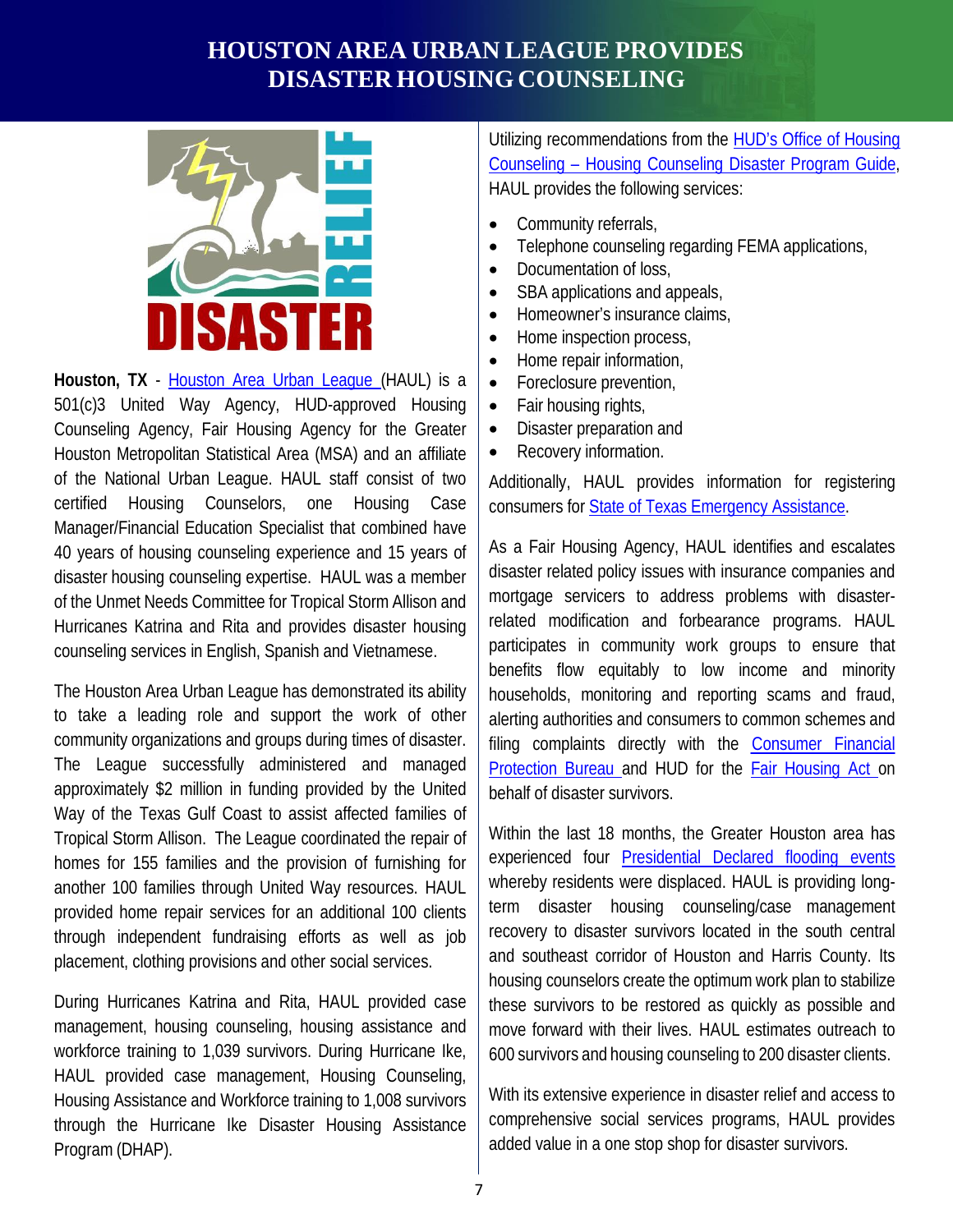# **INQUIRING MINDS WANT TO KNOW**



 The report period for FY 2016, Quarter 4 HUD-9902 reports is ending on September 30th, and report submissions will be due by December 31st. This month's segment focuses on common HUD-9902 questions and provides tips for making sure your reports are as accurate as possible.

#### **Q: Why should I submit my HUD-9902 reports on time every quarter?**

- **A:** HUD uses the HUD-9902 reports in a number of ways, including to justify HUD's Housing Counseling Program budget and to demonstrate the impact of the program to stakeholders. So it is very important that you submit your reports in a timely manner each quarter. Failure to do so could jeopardize your agency's status as a HUD-approved housing counseling agency, delay processing of grant vouchers, and may negatively affect your agency's scores in HUD housing counseling grant competitions. Please refer to the [HUD-9902 Reporting Schedule f](https://www.hudexchange.info/resource/5070/form-hud9902-reporting-schedule-for-housing-counseling-agencies/)or deadlines and to the **HUD-9902 Desk Guide** for guidance and examples of accurate reporting.
- **Q: How can I check my HUD-9902 to make sure it's correct?**
- **A:** After submitting the HUD-9902 report, counseling agencies should log into the Housing Counseling System (HCS) to verify that the data is properly recorded. HUD recommends checking the following items to ensure your reports are as accurate as possible:
	- **If your agency is an Intermediary, Multi-State Organization, or State Housing Finance Agency, make sure all of your sub-agencies have reported.** On your consolidated HUD-9902 report, check the last line of Section 1 in the header portion of the report to see how many of your sub-agencies have reported.

 Follow up with any sub-agencies that have not reported to ensure they submit their reports as soon as possible.

 **Make sure all applicable impacts have been reported for each household receiving one-on-one counseling.** Compare the number of impacts reported in the Section 10 Total to the number of counseling clients reported in the Section 9 Total. If the Section 10 Total is lower than same, verify that your agency is reporting all impacts that apply to each counseling client. the Section 9 Total or if the two totals are exactly the

 You are no longer restricted to one impact per client like the previous, pre-FY 2015 version of the HUD-9902. It is likely that more than one impact listed in Section 10 will apply to many counseling recipients, so HUD expects that the Section 10 total will be higher than the Section 9 Total in most cases. Refer to the <u>[HUD-9902 Desk Guide f](http://portal.hud.gov/hudportal/documents/huddoc?id=OHC_DG9902092515.pdf)</u>or guidance and examples of how each impact should be reported.

 Also check to make sure the following impacts have been reported properly:

 **Budgets.** Compare the number of budgets reported in Section 10.c to the number of counseling clients reported in the Section 9 Total. If the number of budgets in 10.c is significantly lower than the Section 9 Total, verify that your agency is reporting all budgets that have been developed with each counseling client.

 HUD expects this impact will apply to nearly all one-on- one counseling clients because the HUD Housing Counseling Handbook requires establishment of a household budget that the client can afford.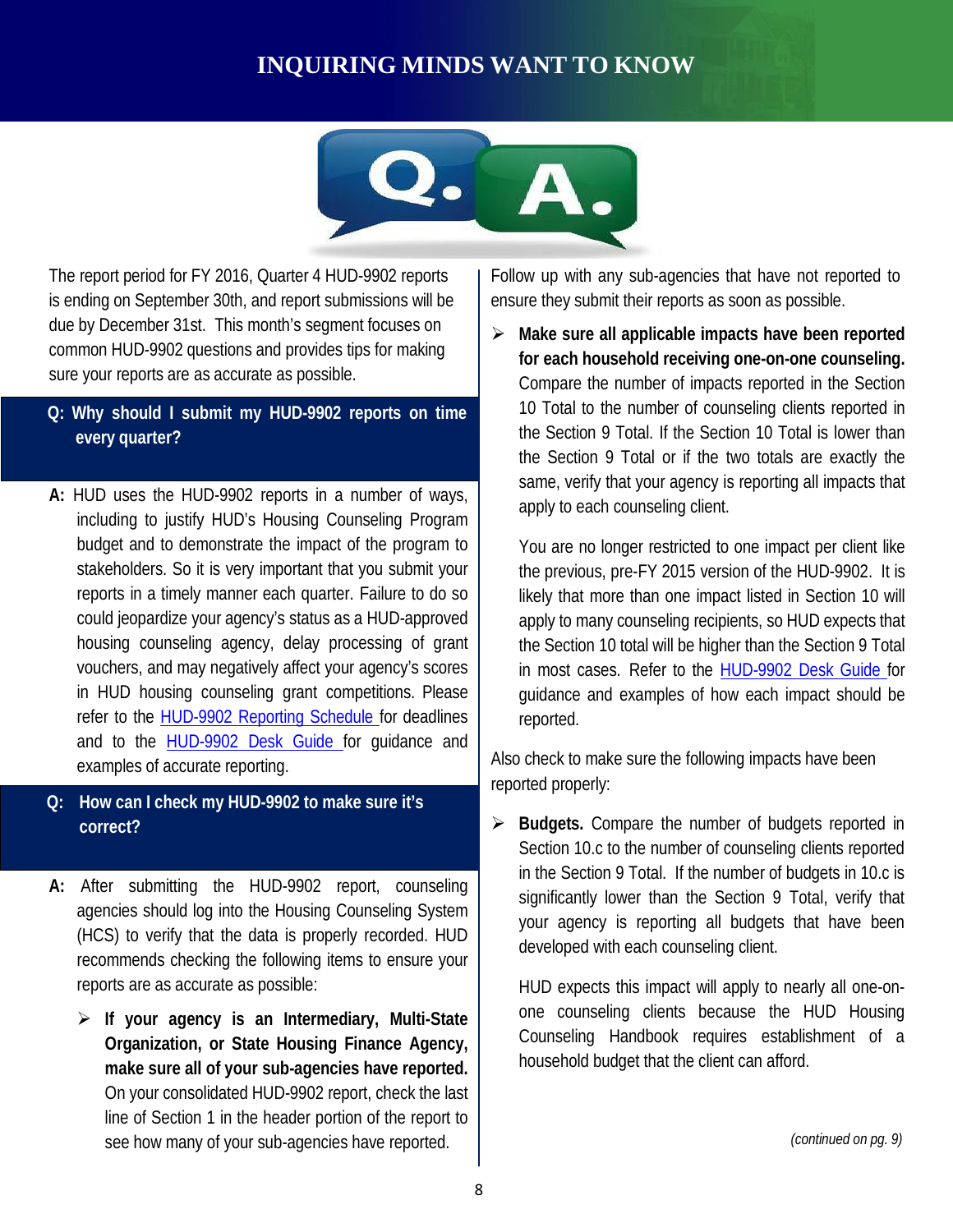# **INQUIRING MINDS WANT TO KNOW**

 *(continued from pg. 8 – Inquiring Minds Want to Know)* 

- **Housing Resources.** Check the number of clients gaining access to housing resources reported in Section 10.e. If it is zero, or if it seems very low in comparison with the Section 9 Total, verify that the reporting for Section 10.e is accurate and that counselors understand what HUD is looking for when recording that impact. Refer to the [HUD-9902 Desk](http://portal.hud.gov/hudportal/documents/huddoc?id=OHC_DG9902092515.pdf) [Guide f](http://portal.hud.gov/hudportal/documents/huddoc?id=OHC_DG9902092515.pdf)or guidance and examples.
- **Make sure impacts reported in Section 10 align with the counseling activity reported in Section 9.** The impacts in Sections 10.g through 10.m each relate to a specific type of counseling service, so you should make sure that those impacts make sense compared to the counseling activity you've reported in Section 9. For example, if you report serving 20 reverse mortgage counseling clients in Section 9.e, then the number of reverse mortgage counseling clients that obtain a HECM in Section 10.k should be less than or equal to 20. It would not make sense to report serving 20 reverse mortgage counseling clients in Section 9.e and also report that 50 reverse mortgage counseling clients obtained a HECM in Section 10.k.
- **Make sure the data is cumulative.** Check the HUD- 9902 reports that you have submitted during the fiscal year to make sure the numbers are increasing over time. Since the reports are cumulative, the Q2 numbers should be higher than Q1, Q3 higher than Q2, etc.
- **Make sure demographic information has been reported for each household.** Check the number of clients that have been reported as "Chose Not to Respond" in Sections 3.c, 4.k, 5.f, 6.c, and 7.c. If the number in any of those sections is high compared to the total number of clients served, verify that the reporting is accurate and that your agency has mechanisms in place for collecting the required demographic information from all clients.
- **If you are a HUD housing counseling grantee**, make sure you have reported all activity (regardless of funding source) in the All Activity column and that activity being charged to a HUD grant is recorded in the appropriate HUD Grant Activity column (e.g. 2016-1 COMP for activity charged to an FY 2016 grant). The numbers in the HUD Grant Activity columns should generally be lower than the numbers reported in the All Activity column.
- **Make sure section totals add up properly.** The totals for Sections 3, 4, 5, 6 and 7 should all be the same, and the totals for Section 3 – 7 should also be the same as the Section 8 Total plus the Section 9 Total.
- **Q: I'm having trouble using my client management system (CMS) to transmit the HUD-9902 report to HUD. What should I do?**
- **A:** It's important to note that HUD does not have a direct relationship with CMS vendors and your HUD point of contact's ability to provide technical assistance is very limited. Therefore, your first step should be to contact your CMS vendor.

 OHC recently hosted webinars on how to use CounselorMax and Home Counselor Online to produce HUD-9902 reports. View the archived webinars [here.](https://www.hudexchange.info/programs/housing-counseling/webinars/) Want to see similar webinar training on a different CMS product? [housing.counseling@hud.gov.](mailto:housing.counseling@hud.gov) If you are unable to use your CMS to transmit the HUD-9902 by the reporting deadline, the data may be inputted manually in HUD's HCS, although manually inputting is not the preferred method. Please refer to the [HCS Agency User Guide f](http://portal.hud.gov/hudportal/documents/huddoc?id=OHC_SUBALLOGUIDE070213.pdf)or Please email your suggestions to: instructions.

 Any data manually entered into the Housing Counseling System will be overwritten if a submission is received via a HUD compliant Client Management System. This includes agency profile information. Agencies should not use a combination of manual entry and automated **CMS data submission.**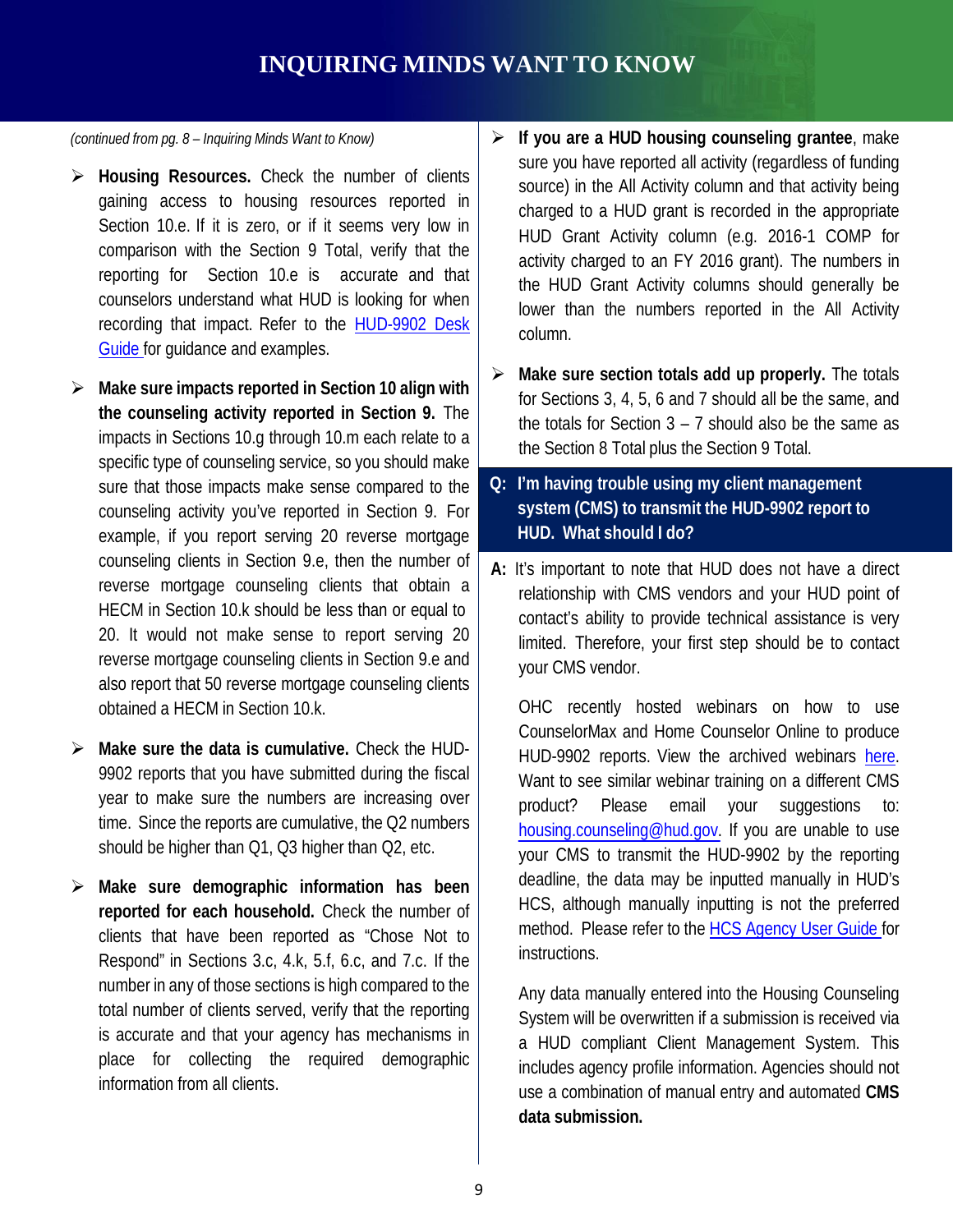## **SUCCESS STORY**

**St. Louis, MO** - Dave and Lauren H. have spent most of their married life trying to stay afloat financially. Then the Great Flash Flood of 2016 – which inundated the St. Louis region just as the New Year began – nearly washed away their hopes for the future. Now, thanks to the guidance of a disastertrained housing counselor at [St. Francis Community Services](https://www.ccstl.org/organizations/st-francis-community-services/)  H[ousing Resource Center \(SFCS\),](https://www.ccstl.org/organizations/st-francis-community-services/) the family is close to finding a 'new normal.'

Dave and Lauren have four children, ages six and younger. Lauren is a full-time secretary at a doctor's office, making about \$20,000 a year. Dave is a laborer who has not been able to work steadily since being injured about a year ago.

The family squeaked by financially because their housing situation was affordable for them: a double-wide mobile home. Their home sat in a small trailer park along the Meramec River, just downstream of St. Louis in Jefferson County. The family paid a monthly pad fee of \$350 plus their electric bill.

Just after Christmas, 10 inches of rain pushed the Meramec River over its banks and Dave and Lauren's home – along with all their belongings – were destroyed in a matter of hours. They became one of 1,000 families in the St. Louis area whose dwelling was significantly damaged or destroyed.

Without a place to go and with few affordable housing options left in the vicinity, they turned to St. Francis Community Services for help while visiting a multi-agency disaster resource center. At that center, SFCS had a team of housing counselors that had been cross-trained in long-term disaster case management. The team met with renters and homeowners that needed assistance with housing problems.

In Dave and Lauren's case, the family sought temporary housing while they regrouped and relocated to an affordable, permanent place to live. Budget/credit counseling was essential in helping them adjust to higher housing costs.

Other disaster-affected families requested guidance from SFCS counselors in obtaining a forbearance on their mortgage loan payments while their home was under repair.



Some needed an advocate in working with an insurance company. Others had a mortgage loan – and payments due or in arrears – on a home that had been destroyed. There were tenants, furthermore, who could not find their landlord, or whose property owner had decided not to rebuild, forcing them to leave. "Nearly all disaster survivors experience a housing crisis that is best addressed with the help of a housing counseling professional," said Karen Wallensak, executive director of SFCS.

Most people that need help recovering from a disaster are already part of the target population served day after day by the housing counseling staff. "The people we help in times of disaster are already marginalized," Wallensak said. "They have meager incomes, are precariously housed, and live in distressed communities. They need our help when life is 'normal.' Then a disaster pushes them off the cliff to which they had been clinging."

The blended skills of disaster-trained housing counselors can make all the difference in a family's recovery. Dave and Lauren moved from a motel to an apartment and hope to soon buy another mobile home in which they can settle their family. One of their neighbors, who also sought help from SFCS, attested in a recent note: "It was such a shock to my system to witness such devotion to their job and beyond. They were seeing, hearing and anticipating the help needed, and they delivered results! What a blessing your organization has been in my life."

BRIDGE is pleased to recognize Champions of Service who have provided exemplary service in the Housing Counseling aren<br>Success Stories highlighting client's achievements. Nominations of persons both inside and outside of H Please send your nominations by the 20th of each month to: **[thebridge@hud.gov.](mailto:thebridge@hud.gov)** *THE BRIDGE* **is pleased to recognize Champions of Service who have provided exemplary service in the Housing Counseling arena and**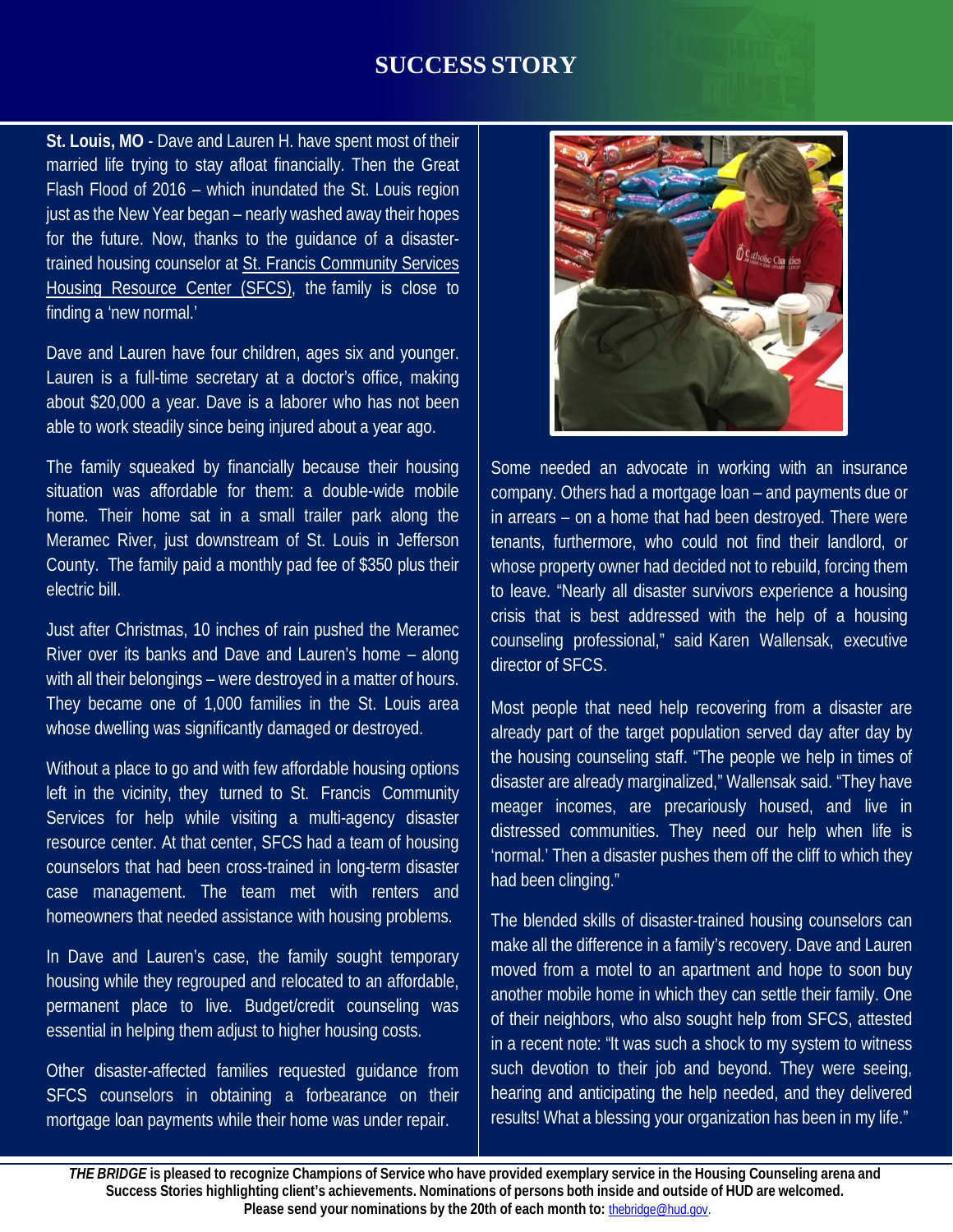# **TOOLS ANDRESOURCES**

| <b>DON'T WAIT.</b><br><b>COMMUNICATE</b><br>MAKE YOUR<br>EMERGENCY PLAN TODAY.<br><b>September is National Preparedness Month</b><br>A reminder that we all must take action to prepare, now<br>and throughout the year, for the types of emergencies that<br>could affect us where we live, work, and visit.                           | <b>DON'T WAIT.</b><br><b>COMMUNICATE</b><br>MAKE YOUR<br>EMERGENCY PLAN TODAY.<br><b>Disaster Assistance Community Group</b><br>Essential disaster planning, training, and exercising for<br>American communities.                                                               |
|-----------------------------------------------------------------------------------------------------------------------------------------------------------------------------------------------------------------------------------------------------------------------------------------------------------------------------------------|----------------------------------------------------------------------------------------------------------------------------------------------------------------------------------------------------------------------------------------------------------------------------------|
| <b>DON'T WAIT</b><br><b>COMMUNICATE</b><br>MAKE YOUR<br>EMERGENCY PLAN TODAY.<br><b>Federal Emergency Management Agency Assistance</b><br>Offers disaster survivors guidance regarding applying for<br>assistance. Specifically, it has a list of items you need<br>when you apply for assistance.                                      | <b>DON'T WAIT</b><br><b>COMMUNICATE</b><br>MAKE YOUR<br>EMERGENCY PLAN TODAY.<br><b>Presidentially-Declared Major Disaster Areas</b><br>Subject to a 90-Day moratorium on foreclosures<br>following the disaster.                                                                |
|                                                                                                                                                                                                                                                                                                                                         |                                                                                                                                                                                                                                                                                  |
| <b>DON'T WAIT</b><br><b>COMMUNICATE</b><br>MAKE YOUR<br>EMERGENCY PLAN TODAY<br><b>Disaster Preparedness, Response, and Recovery and</b><br><b>Homelessness</b><br>Provides emergency preparedness, response, and<br>recovery resources for CoCs, ESG recipients and sub<br>recipients, shelters, and other homeless service providers. | <b>DON'T WAIT.</b><br><b>COMMUNICATE</b><br>MAKE YOUR<br>EMERGENCY PLAN TODAY<br><b>Housing Counseling Disaster Recovery and</b><br><b>Emergency Preparedness Toolkit</b><br>Contains disaster recovery and emergency preparedness<br>resources for housing counseling programs. |